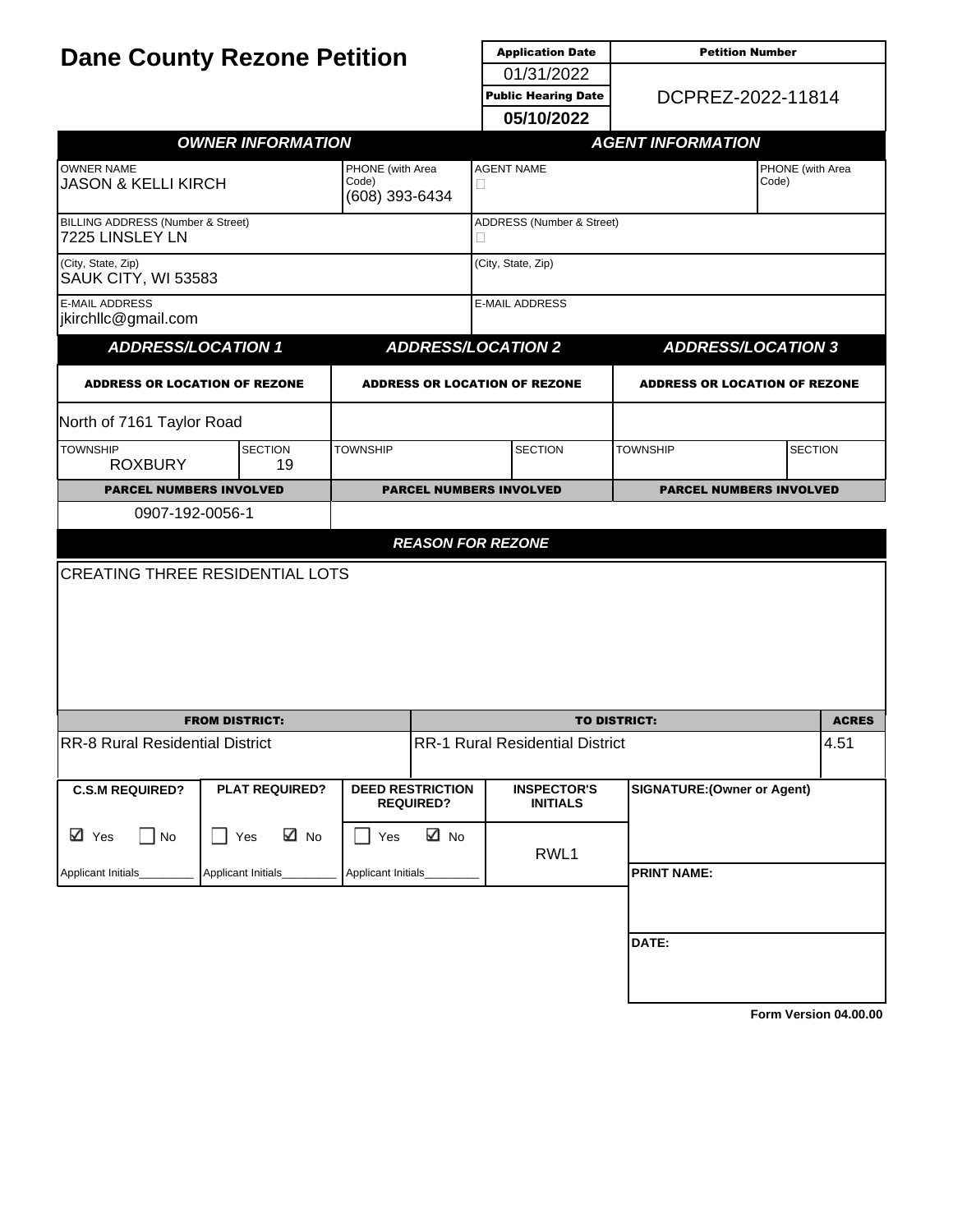

# **Legend**

|            | <b>That's I Wetland</b> Significant Soils |         |
|------------|-------------------------------------------|---------|
| Floodplain |                                           | Class 1 |
|            |                                           | Class 2 |



# Petition 11814 JASON & KELLI KIRCH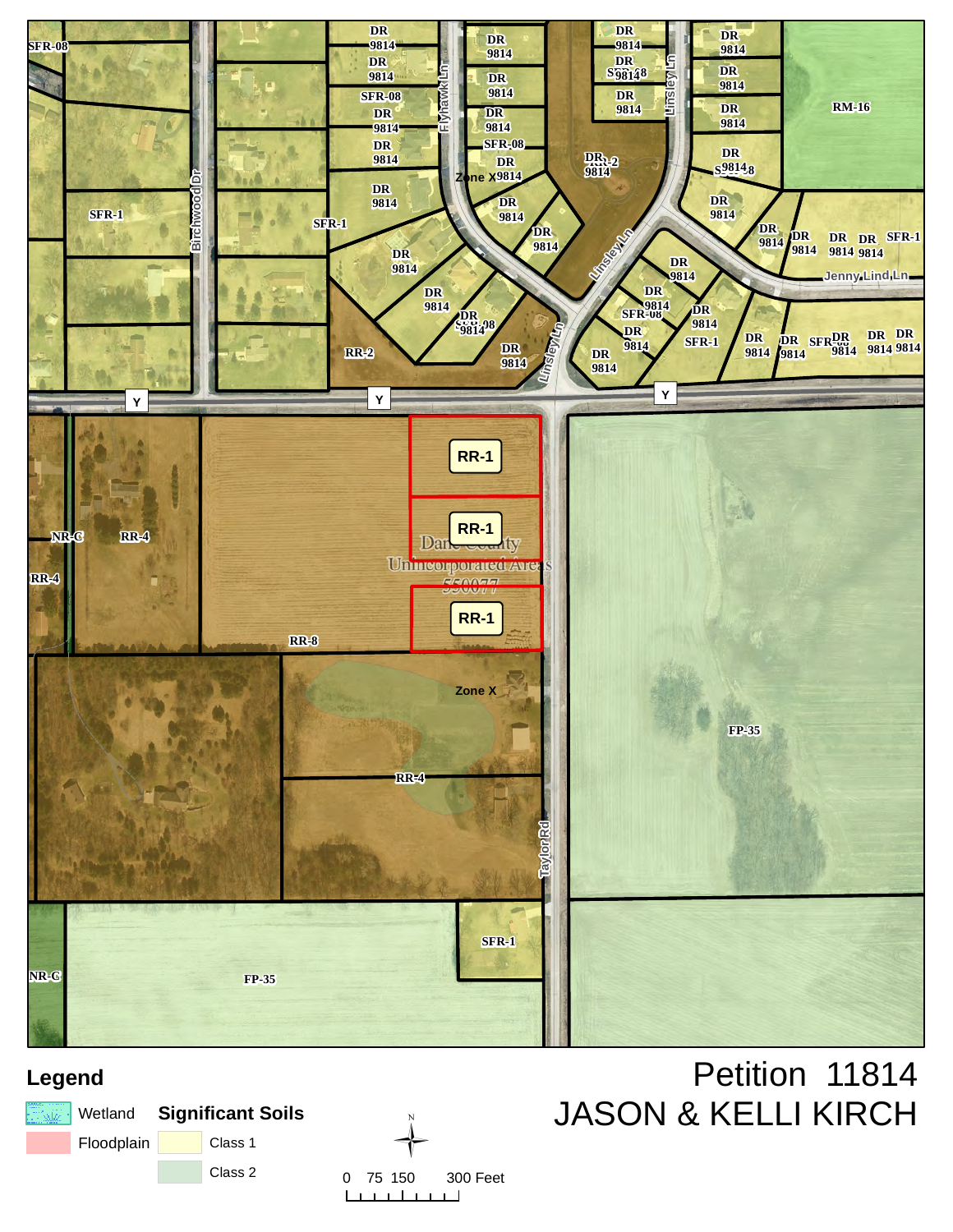

#### **Dane County**

## **Department of Planning and Development**

**Zoning Division** Room 116, City-County Building 210 Martin Luther King Jr. Blvd. Madison, Wisconsin 53703 (608) 266-4266

| <b>Application Fees</b>            |       |  |
|------------------------------------|-------|--|
| General:                           | \$395 |  |
| <b>Farmland Preservation:</b>      | \$495 |  |
| Commercial:                        | \$545 |  |
| PERMIT FEES DOUBLE FOR VIOLATIONS. |       |  |

. ADDITIONAL FEES MAY APPLY. CONTACT DANE COUNTY ZONING AT 608-266-4266 FOR MORE INFORMATION

## **REZONE APPLICATION**

#### **APPLICANT INFORMATION**

| <b>Property Owner Name:</b>                | Jason and Kelli Kirch | <b>Agent Name:</b>                    |  |
|--------------------------------------------|-----------------------|---------------------------------------|--|
| Address (Number & Street): 7225 Linsley Ln |                       | <b>Address (Number &amp; Street):</b> |  |
| Address (City, State, Zip):                | Sauk City WI          | Address (City, State, Zip):           |  |
| <b>Email Address:</b>                      | jkirchlic@gmail.com   | <b>Email Address:</b>                 |  |
| Phone#:                                    | 608-393-6434          | Phone#:                               |  |

#### **PROPERTY INFORMATION**

|          | Township: Roxbury | Parcel Number(s): 0907-192-0056-1    |  |
|----------|-------------------|--------------------------------------|--|
| Section: | 19                | <b>Property Address or Location:</b> |  |

#### **REZONE DESCRIPTION**

Reason for the request. In the space below, please provide a brief but detailed explanation of the rezoning request. Include both current and proposed land uses, number of parcels or lots to be created, and any other relevant information. For more significant development proposals, attach additional pages as needed.

Is this application being submitted to correct a violation? Yes No

Land is currently in Roxbury's Rural Development area and zoned RR8 and is being farmed. I would like to divide 3 lots with driveways off of Taylor Rd to be rezoned RR1. An additional driveway with 66' of frontage will remain on Taylor Rd leading to the rear lot zoned RR8

| <b>Existing Zoning</b><br>District(s) | <b>Proposed Zoning</b><br>District(s) | Acres                  |
|---------------------------------------|---------------------------------------|------------------------|
| RR <sub>8</sub>                       | RR1, RR1, RR1, RR8                    | 1.38, 1.38, 1.75, 8.80 |
|                                       |                                       |                        |
|                                       |                                       |                        |

Applications will not be accepted until the applicant has contacted the town and consulted with department staff to determine that all necessary information has been provided. Only complete applications will be accepted. All information from the checklist below must be included. Note that additional application submittal requirements apply for commercial development proposals, or as may be required by the Zoning Administrator.

| Scaled drawing of<br><b>Elegal description</b><br>□ Information for<br>proposed property<br>of zoning<br>commercial development<br>boundaries<br>boundaries<br>(if applicable) | Pre-application<br>consultation with town<br>and department staff | Application fee (non-<br>refundable), payable to<br>the Dane County Treasurer |
|--------------------------------------------------------------------------------------------------------------------------------------------------------------------------------|-------------------------------------------------------------------|-------------------------------------------------------------------------------|
|--------------------------------------------------------------------------------------------------------------------------------------------------------------------------------|-------------------------------------------------------------------|-------------------------------------------------------------------------------|

I certify by my signature that all information provided with this application is true and correct to the best of my knowledge and understand that submittal of false or incorrect information may be grounds for denial. Permission is hereby granted for Department staff to access the property if necessary to collect information as part of the review of this application. Any agent signing below verifies that he/she has the consent of the owner to file the application.

 $25$ JANZOCZ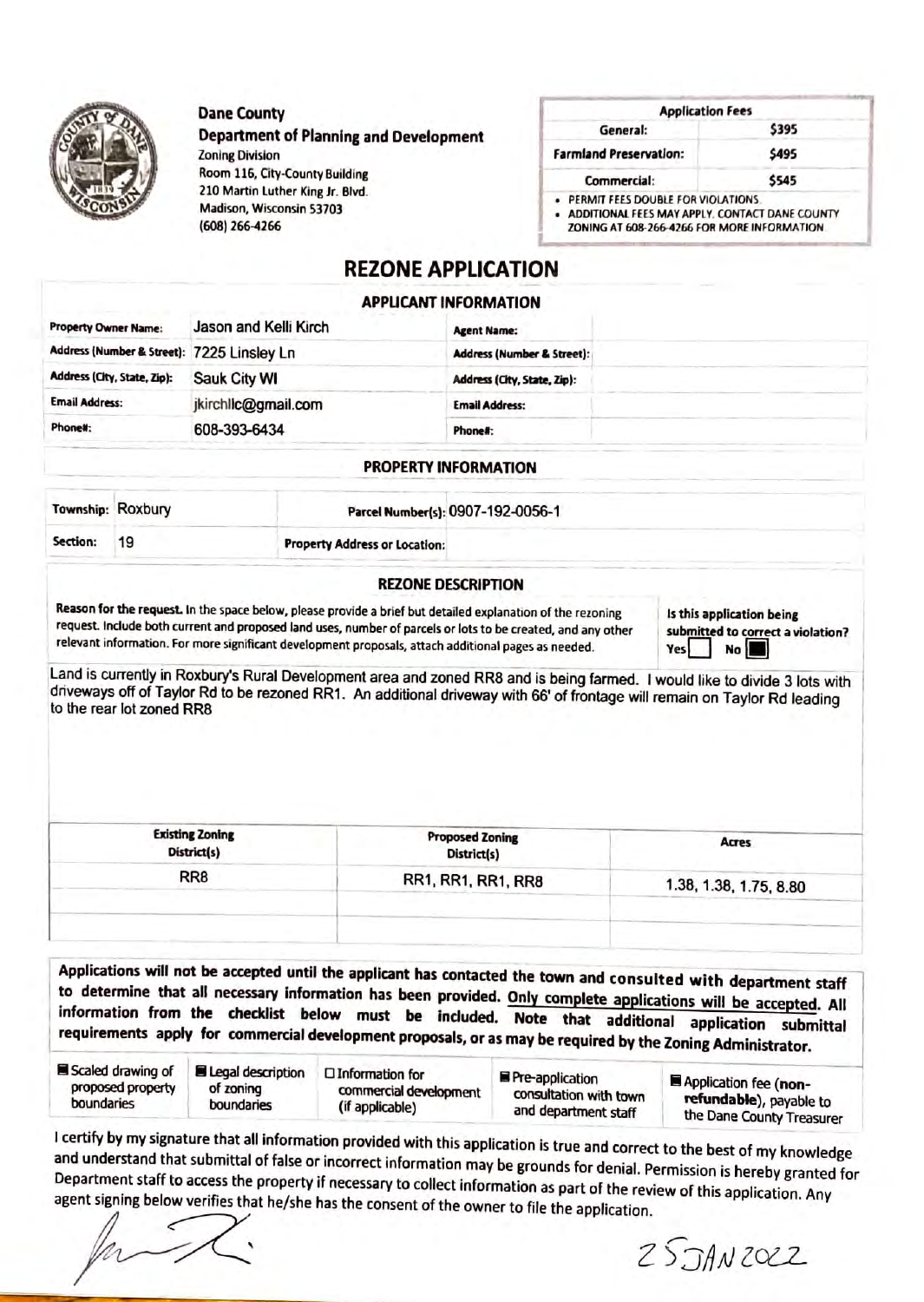

LOT 6, "TOWN OF ROXBURY ASSESSOR'S PLAT NO. 1" LOCATED IN THE NE 1/4 OF THE NW 1/4, SECTION 19, TO9N, RO7E, TOWN OF ROXBURY, DANE COUNTY, WISCONSIN.



#### NOTES:

NOTES.<br>WETLANDS, IF PRESENT, HAVE NOT BEEN DELINEATED.<br>THIS SURVEY IS SUBJECT TO ANY AND ALL EASEMENTS<br>AND AGREEMENTS, RECORDED AND UNRECORDED, REFER<br>TO BUILDING SITE INFORMATION CONTAINED IN THE DANE<br>COUNTY SOIL SURVEY.

DISTANCES MEASURED TO THE NEAREST HUNDRETH OF A FOOT B

| EARINGS MEASURED TO THE NEAREST 5 |  |  |
|-----------------------------------|--|--|
|                                   |  |  |

| DOCUMENT NO.             |      |
|--------------------------|------|
| CERTIFIED SURVEY MAP NO. |      |
| VOLUME ________          | PAGE |

AP06JK